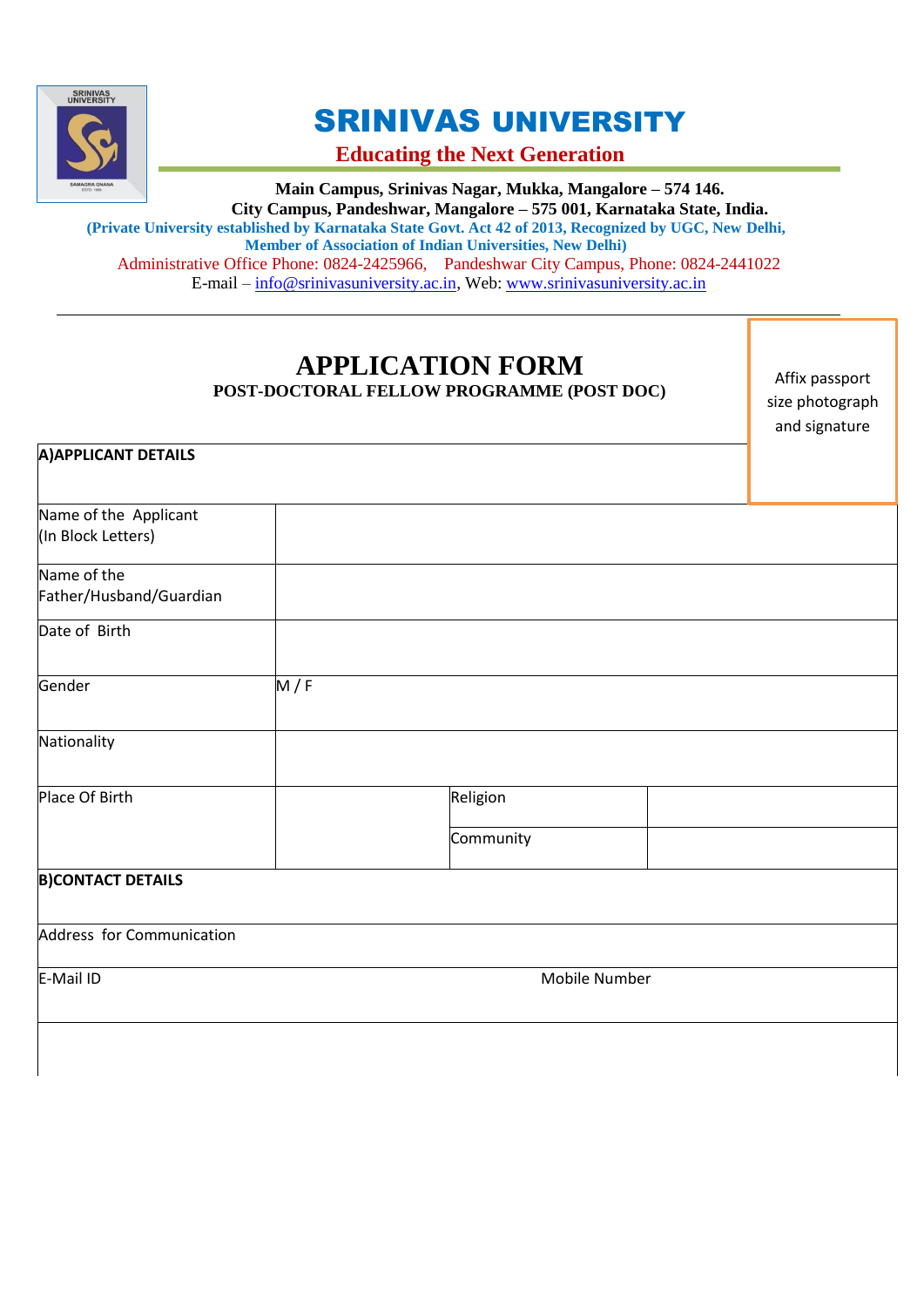| <b>C)EDUCATIONAL DETAILS</b>          |                         |               |                                  |                                                                                    |
|---------------------------------------|-------------------------|---------------|----------------------------------|------------------------------------------------------------------------------------|
| <b>Educational Qualification</b>      | <b>Branch / Subject</b> |               | College University / Institution | <b>Month &amp; Year of Passing</b><br>% of Marks & Class/<br><b>Grade/Division</b> |
| UG                                    |                         |               |                                  |                                                                                    |
| PG                                    |                         |               |                                  |                                                                                    |
| M. Phil.,                             |                         |               |                                  |                                                                                    |
| Ph. D.                                |                         |               |                                  |                                                                                    |
| Any Other<br><b>Higher Degree</b>     |                         |               |                                  |                                                                                    |
| D) EMPLOYMENT DETAILS                 |                         |               |                                  |                                                                                    |
|                                       | Designation             |               |                                  |                                                                                    |
|                                       |                         |               |                                  |                                                                                    |
|                                       | Department              |               |                                  |                                                                                    |
|                                       | Institution             |               |                                  |                                                                                    |
| <b>E)RESEARCH PUBLICATION DETAILS</b> |                         |               |                                  |                                                                                    |
|                                       |                         |               |                                  |                                                                                    |
| <b>Number of Publications</b>         | UGC-CARE                | <b>Scopus</b> |                                  | <b>Web of Science</b>                                                              |
|                                       |                         |               | SCI                              |                                                                                    |
|                                       |                         |               |                                  |                                                                                    |
|                                       |                         |               | <b>SCIE</b>                      |                                                                                    |
|                                       |                         |               |                                  |                                                                                    |
|                                       |                         |               | <b>ESCI</b>                      |                                                                                    |
|                                       |                         |               |                                  |                                                                                    |
| Google Scholar Profile ID             |                         |               |                                  |                                                                                    |
|                                       |                         |               |                                  |                                                                                    |
| Number of Google Scholar Citation     | Citations               | H-Index       | i10-Index                        |                                                                                    |
| details                               |                         |               |                                  |                                                                                    |
|                                       |                         |               |                                  |                                                                                    |
|                                       |                         |               |                                  |                                                                                    |
|                                       |                         |               |                                  |                                                                                    |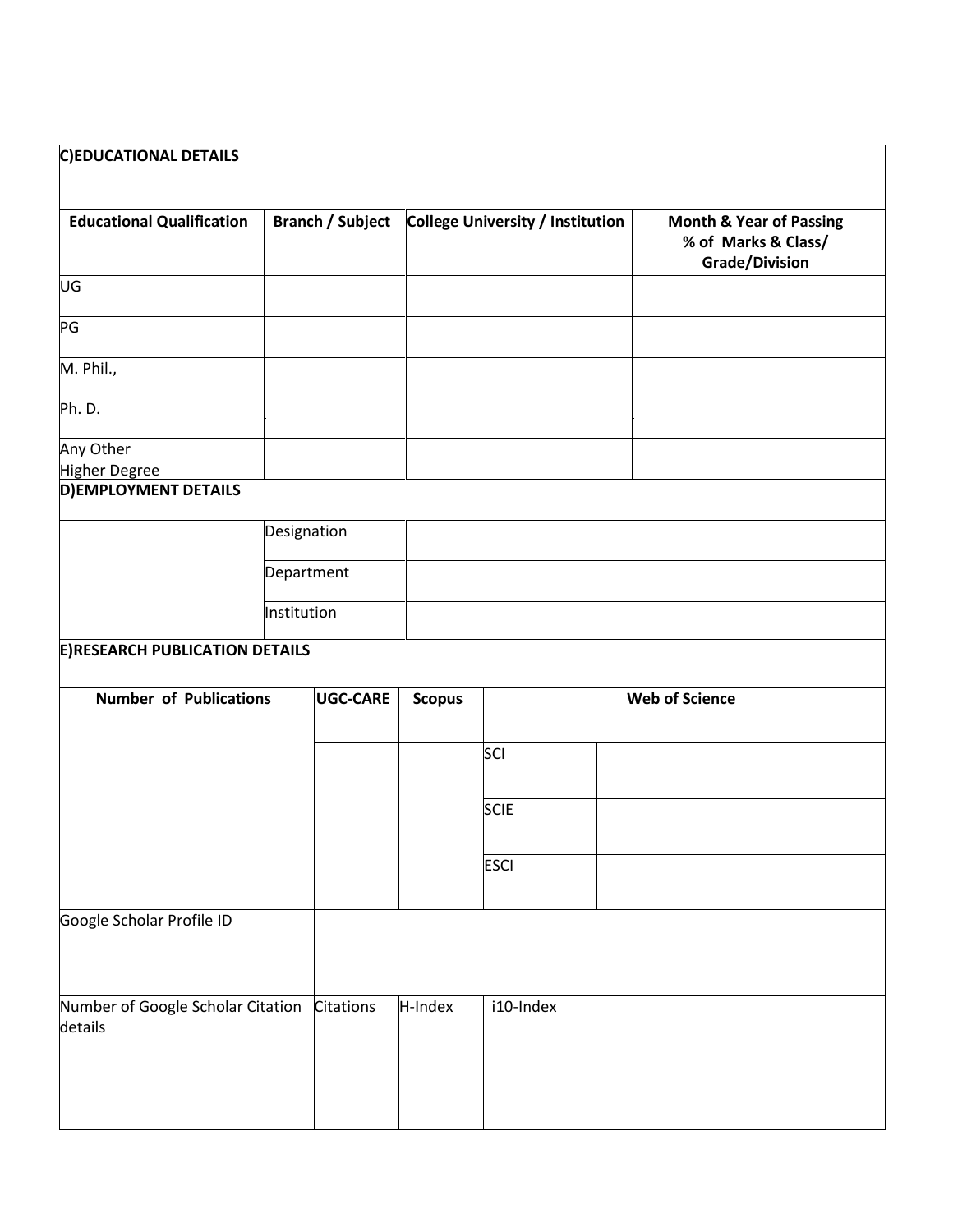| Is your proposed work an     |                             |
|------------------------------|-----------------------------|
| extension of Ph.D. research? |                             |
|                              |                             |
|                              |                             |
| Specific area of             |                             |
| Research, for Post Doc       |                             |
|                              |                             |
| Proposed topic for Post Doc  |                             |
|                              |                             |
|                              |                             |
|                              |                             |
| Details of Funding Agency    |                             |
|                              |                             |
|                              |                             |
| <b>Details of Patent</b>     |                             |
| Published/Granted            |                             |
|                              |                             |
|                              |                             |
| <b>F)PAYMENT DETAILS</b>     | Cost of Application : ₹1000 |

Name of Bank

Date of Payment

Amount Paid

**Signature of the Candidate with Date**

## **Approve by Board Members of the Post-Doctoral Fellow Programme (Post Doc)**

Transaction Number

Branch

| <b>Director</b><br>College Research Council<br>College of Computer Science and Information Science, | <b>Director</b><br>Post-Doctoral Fellow Programme<br>Srinivas University Mangalore - 575 001, | <b>Vice Chancellor</b><br>Srinivas University,<br>Mangalore - 575 001, |
|-----------------------------------------------------------------------------------------------------|-----------------------------------------------------------------------------------------------|------------------------------------------------------------------------|
| Srinivas University, Mangalore - 575 001,<br>Karnataka State, India                                 | Karnataka State, India                                                                        | Karnataka State, India                                                 |